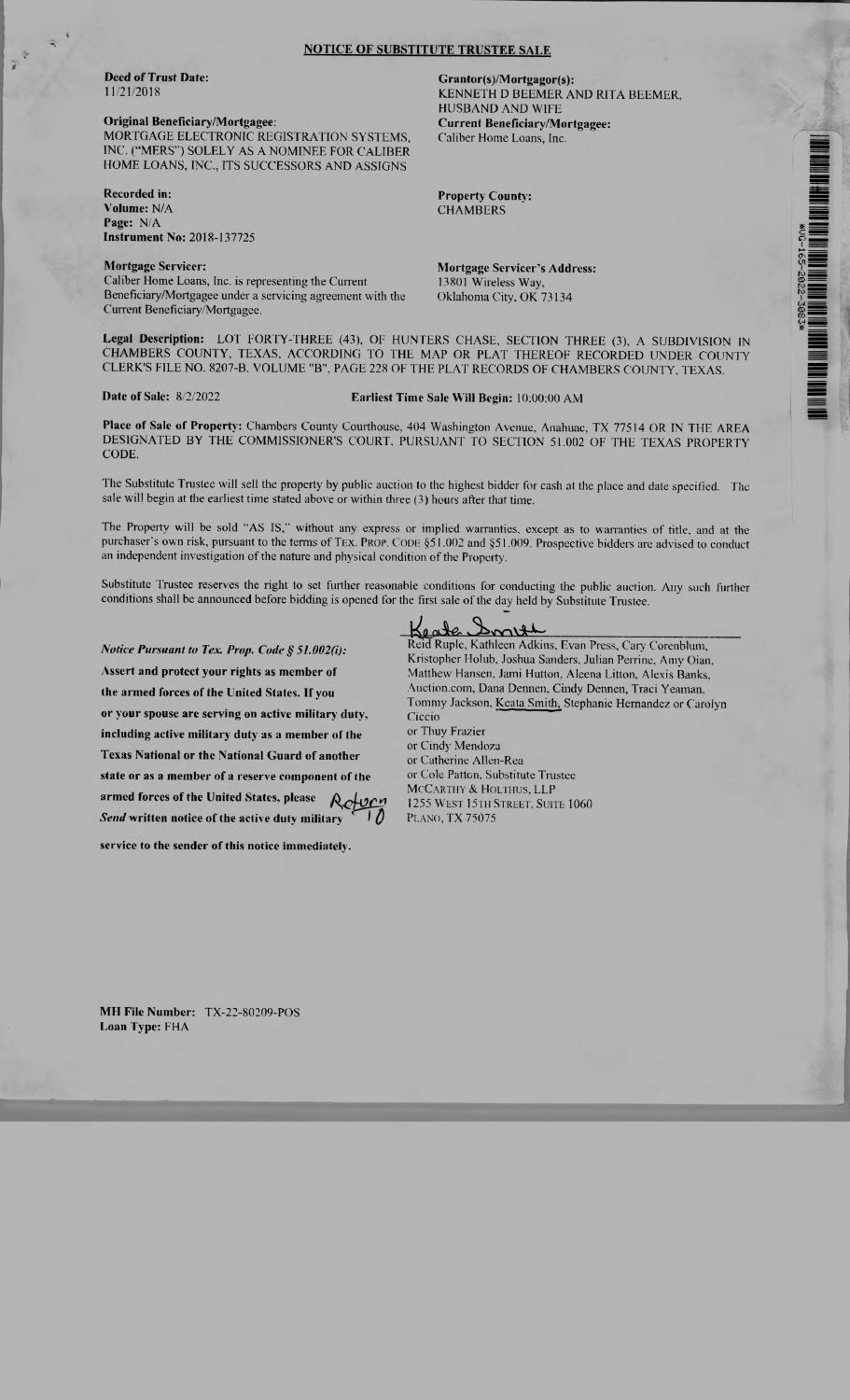一般的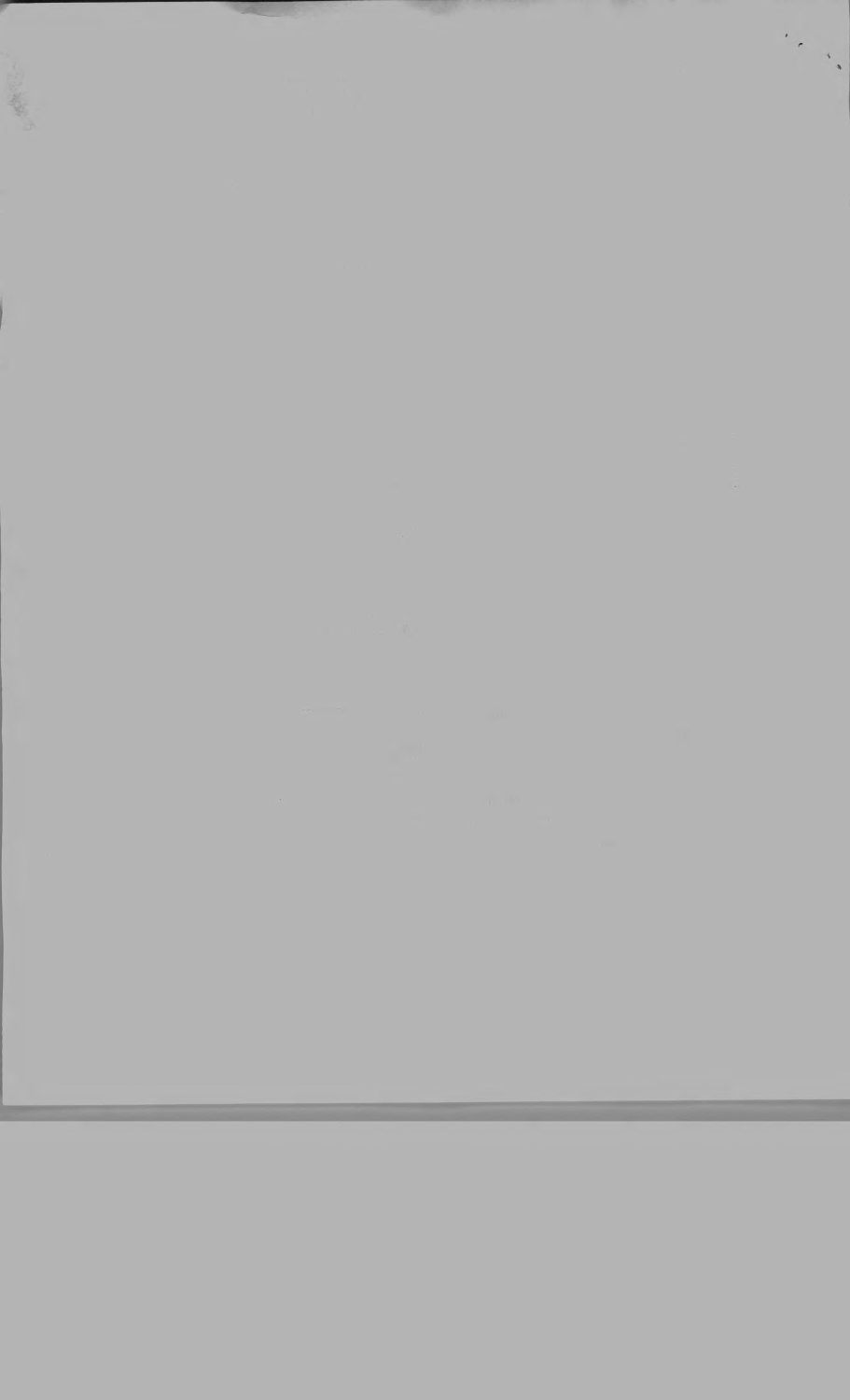STATE OF TEXAS

Before me, the undersigned Notary Public, on this day personally appeared **Kerry 11** Solution described as Texas as Substitute Trustee, known to me or proved to me through a valid State driver's license or other official i therein expressed.

 $2022$ 

 $\overline{\phantom{a}}$ 

Given under my hand and seal of office this 26 day of May

ş  $\hat{\mathbf{S}}$ 

otary Public

Signature



FILED FOR RECORD IN:<br>Chambers County<br>On: 5/26/2022 2:52:58 PM<br>Doc Number: 2022 – 3083<br>Number of Pages: 2<br>Amount: 10.00<br>Order#:20220526000042<br>By: LM



Heather H Hawthorne, County Clerk Recorded: